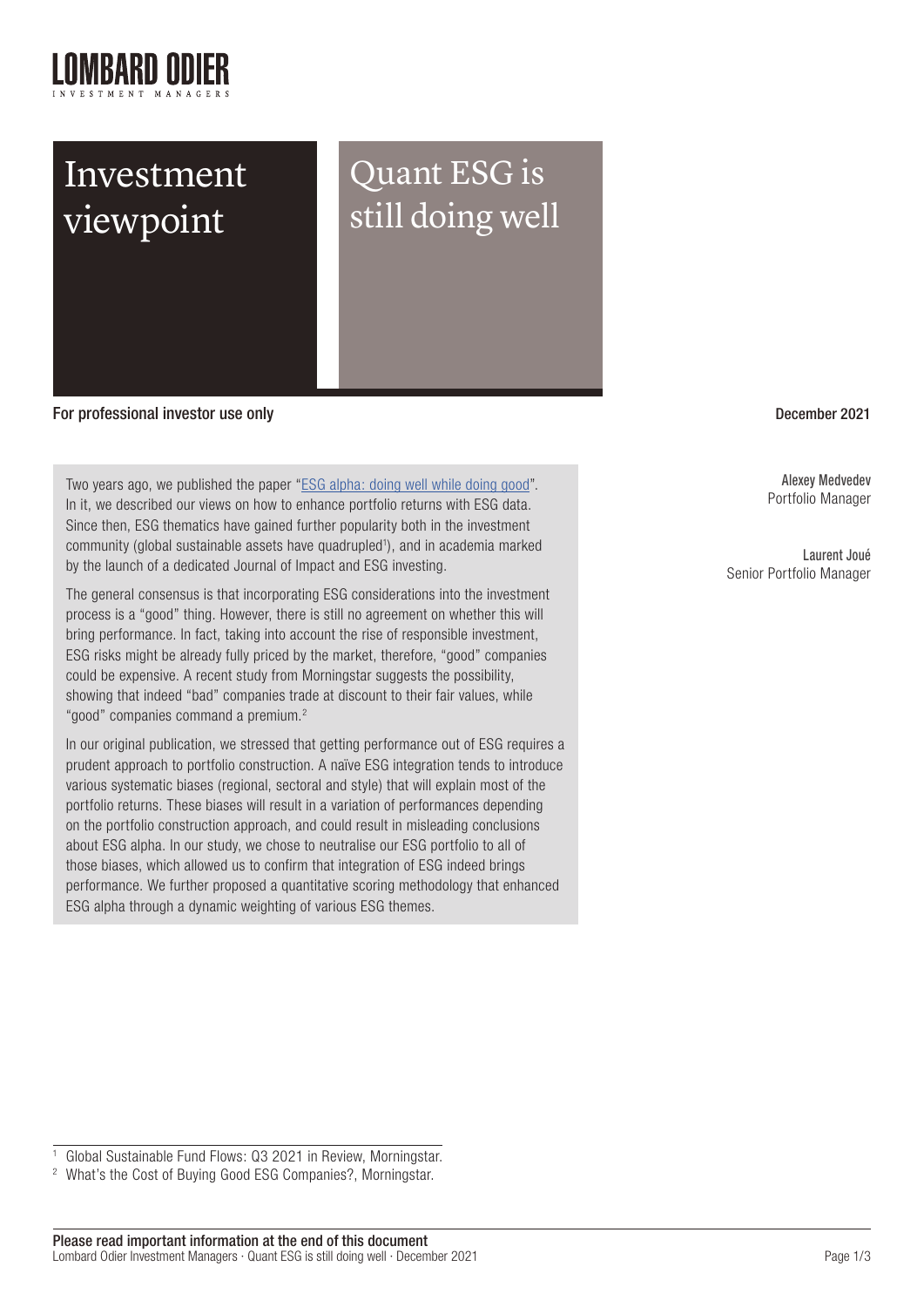

## FIG. 1 BACK-TEST OF A QUANTITATIVE ESG PORTFOLIO

Source: LOIM. For illustrative purposes only. This material contains hypothetical (simulated) backtested performance results and other related information ("Hypothetical Results"). The period shown for the Hypothetical Results is based on available information and LOIM believes the period to be representative and statistically valid. Changes in the assumptions would have a material impact on the Hypothetical Results and other statistical information based on the Hypothetical Results. Past performance is not indicative of future results.

Does ESG alpha still exist? Figure 1 provides an update on the performance of the global quant ESG strategy. The back-test reported in the original publication ended in November 2019, which we extended here over to November 2021. For comparison, we showed the performance of a "generic" strategy that was based on an equally-weighted score.3

The quantitative portfolio continued to perform since the last report, however, its path was not always smooth. The portfolio experienced a notable drawdown in the second half of 2020. Nevertheless, the strategy managed to quickly adapt to new conditions and recovered well in 2021. The quant portfolio also outperformed the generic one. which had been mostly flat over the last year. The inability of the generic portfolio to generate any alpha evidences the importance of a selective approach to ESG scoring.

Since the last publication, the quant ESG score has been implemented in the range of our long-short and long-only equity solutions, where it was combined with other sources of alpha. In all the cases, its performance contribution has been positive, and we are confident about its ability to generate alpha in the near future.

<sup>&</sup>lt;sup>3</sup> We performed exactly the same neutralizations to make tow strategies comparable.